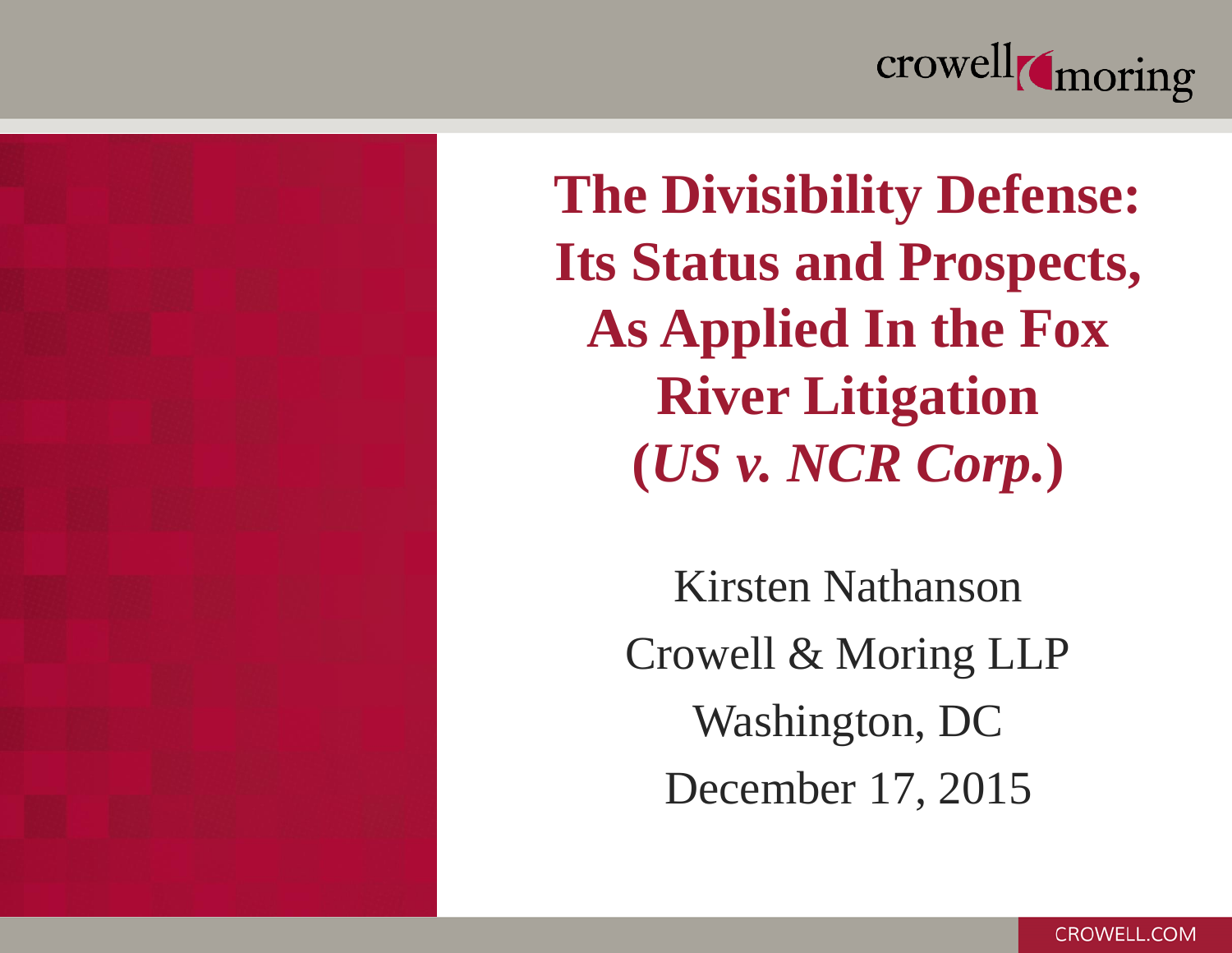

#### **Overview**

Legal Background

**≻ Summary of** *US v. NCR* **History** 

2014 Seventh Circuit Decision

**► 2015 Rulings on Remand** 

 $\triangleright$  Key Takeaways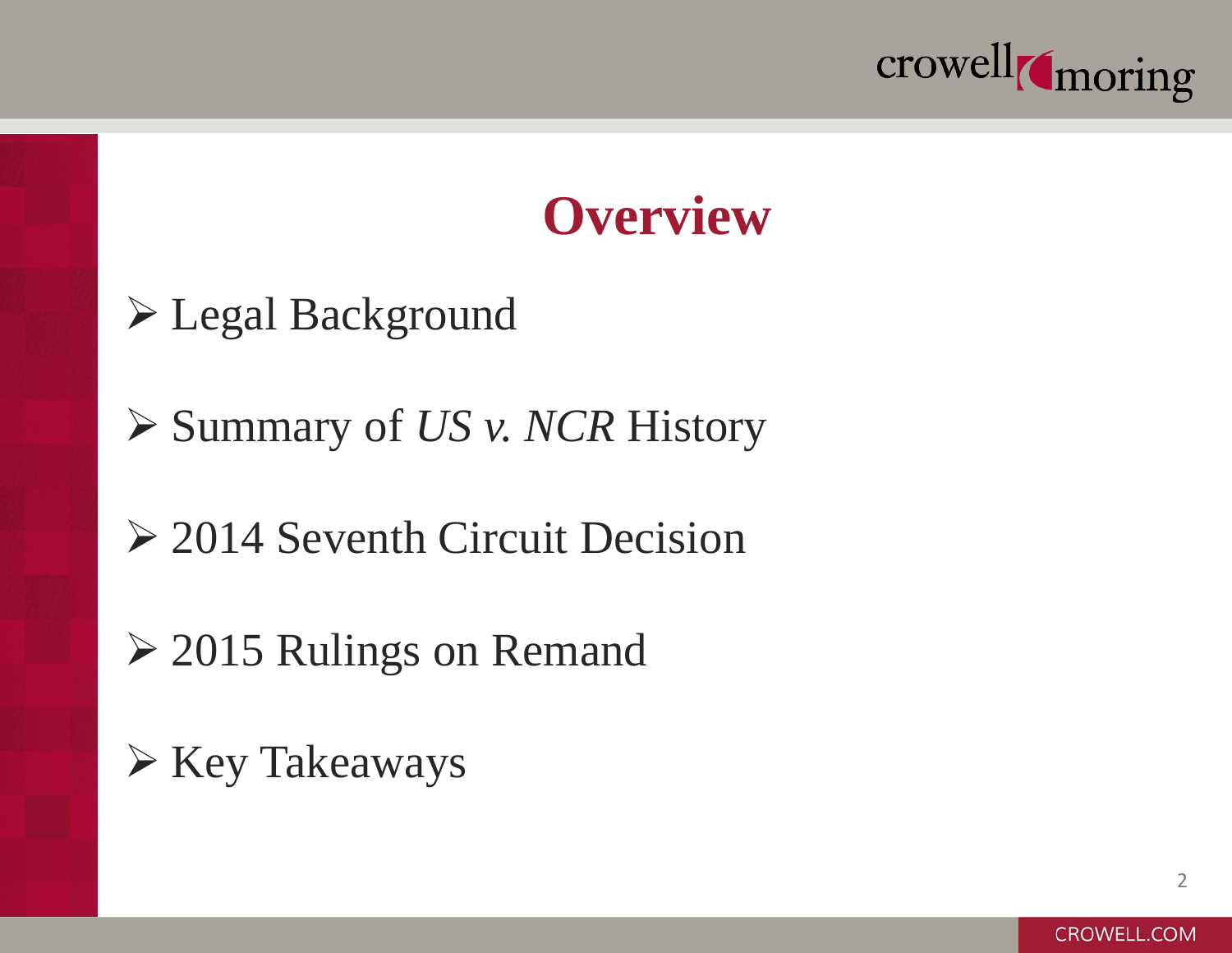

### **Legal Background**

- $\triangleright$  Divisibility is a potential defense to joint and several liability in a 107(a) cost recovery action
	- Not available in contribution cases, which are governed by equitable allocation
- Derived from Section 433A of the Restatement (Second) of Torts
	- Subject to liability only for the portion of the harm caused
	- Damages are to be apportioned where there are distinct harms OR there is a reasonable basis for determining the contribution of each cause to a single harm
- *Burlington Northern & Santa Fe Railway Co. v. United States*, 556 U.S. 599 (2009)
	- Brought new life to the defense; upheld district court "reasonable" apportionment
	- Does not require scientific certainty, but rather a plausible or rational basis for apportionment will suffice
- $\triangleright$  Burden is on the Defendant to prove that (1) the harm is theoretically capable of apportionment; and (2) a reasonable basis for apportionment exists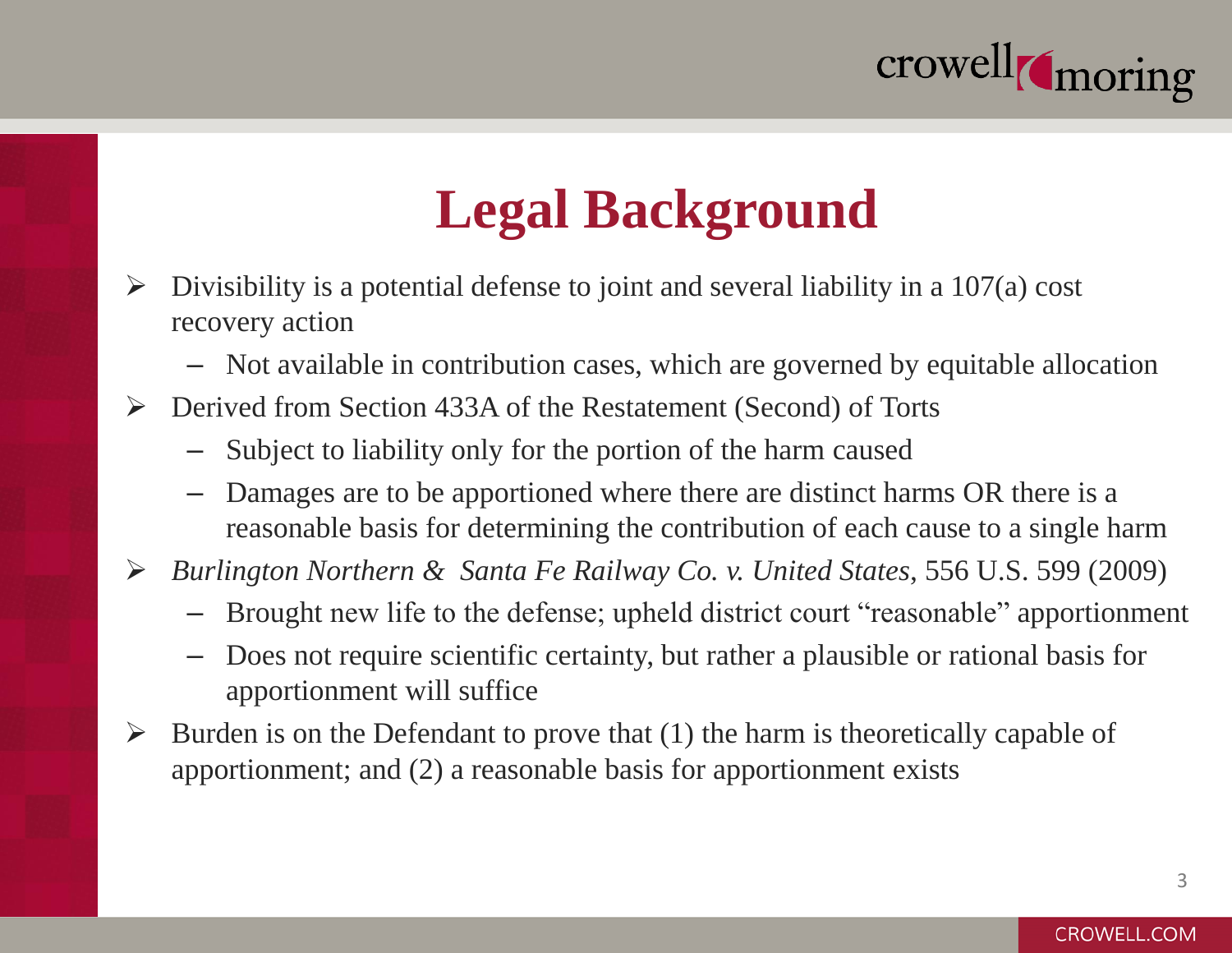

# **Summary of** *US v NCR* **History**

- Lower Fox River/Green Bay Site
	- PCB-contaminated sediment site 39 miles of river five operable units
	- NCR discharged PCBs into OU2
- EPA Section 106 UAO to NCR to cleanup OU2-OU5
	- NCR complied until 2011; refused to do further work in 2012
- $\triangleright$  US brought suit seeking injunctive relief requiring NCR to comply with the UAO
	- District court granted preliminary injunction and Seventh Circuit affirmed (688 F.3d 833 (2012))
	- District court held bench trial, rejected NCR's divisibility defense, and ruled for US (2013), and NCR appealed to the Seventh Circuit again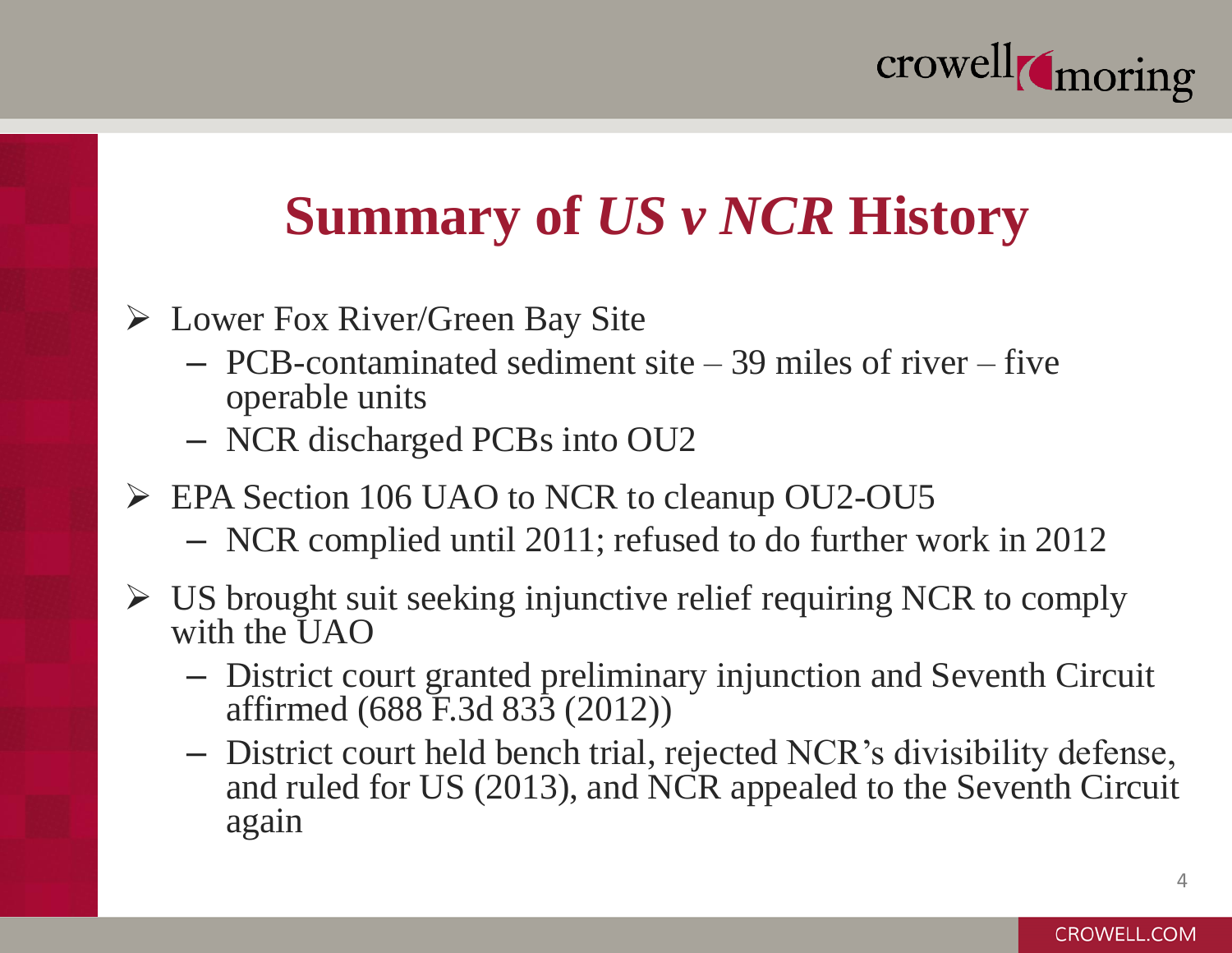

### **2014 Seventh Circuit Decision – 768 F.3d 662**

- $\triangleright$  Held that the district court wrongly rejected NCR's divisibility defense
- $\triangleright$  The district court oversimplified by treating the harm from PCB contamination as binary
	- The Fox River PCB contamination is "continuous"
- The harm is theoretically capable of apportionment **if NCR could show the extent to which it contributed to PCB contamination in OU4**
- $\triangleright$  If NCR cleared that hurdle, a reasonable basis for apportionment could be found in the remediation costs necessitated by each party
- $\triangleright$  The district court did not analyze or critique the work of the parties' experts under that paradigm; the experts estimated the percentages of PCB mass attributable to each party in OU4; and an NCR expert took the estimates and calculated the remediation costs caused by each party
	- Reverse and remand for further proceedings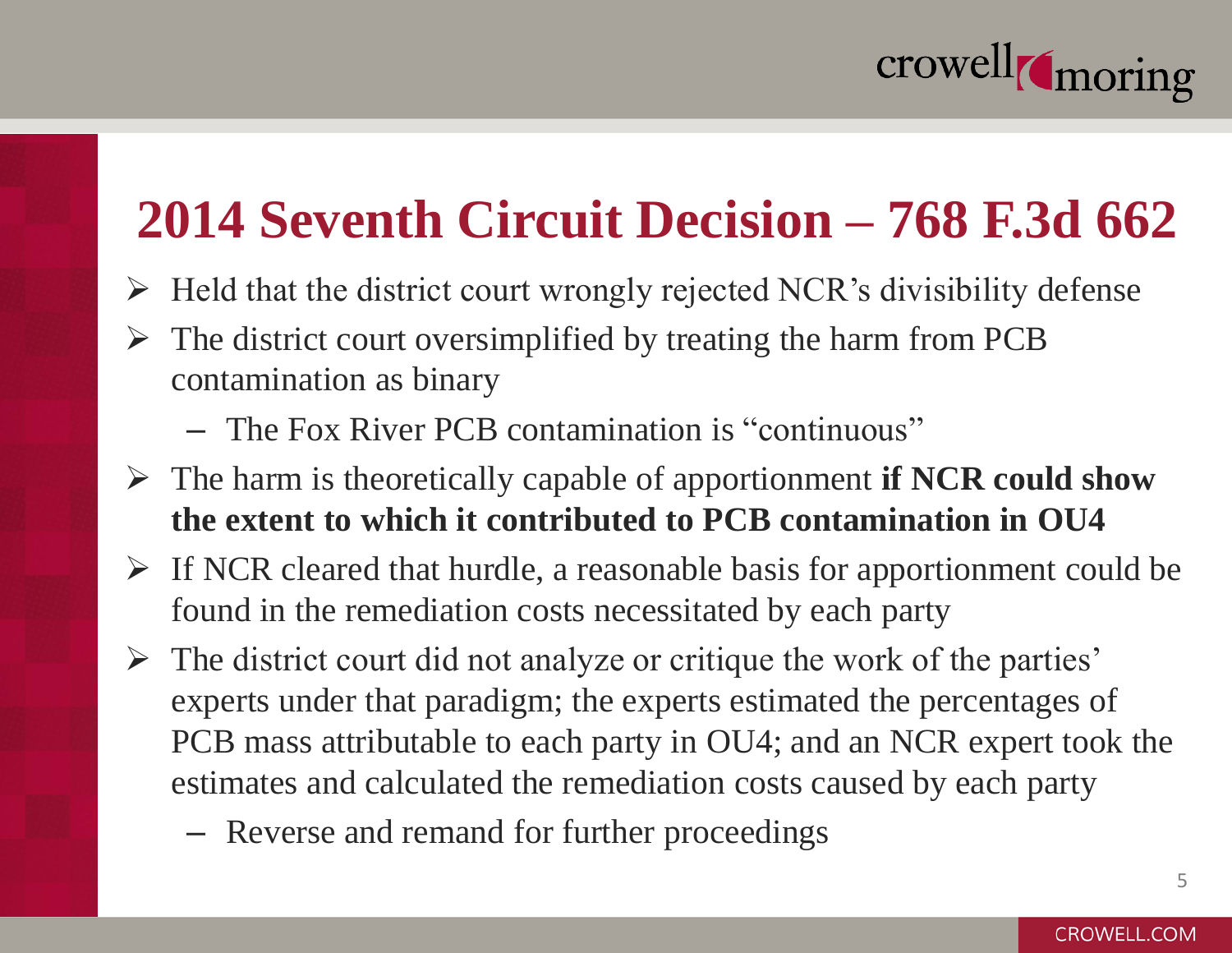

# **2015 Rulings on Remand – May 2015 Ruling for NCR**

- $\triangleright$  US asked court to look at 2012 trial record and reaffirm that the OU4 harm is not divisible and that NCR is jointly and severally liable
- $\triangleright$  The Seventh Circuit forced the court look at the harm through a new set of lenses
- $\triangleright$  It is enough for NCR to demonstrate what percentage of the toxicity in OU4 was caused by its discharges
	- A simple volumetric approach on how much of each party's releases stayed in OU4
- $\triangleright$  The court determined that the experts' analyses were reliable
- Noted that *Burlington Northern* lowered the bar for what evidence is acceptable to establish apportionment
- Reasonable basis for a 28% NCR share for OU4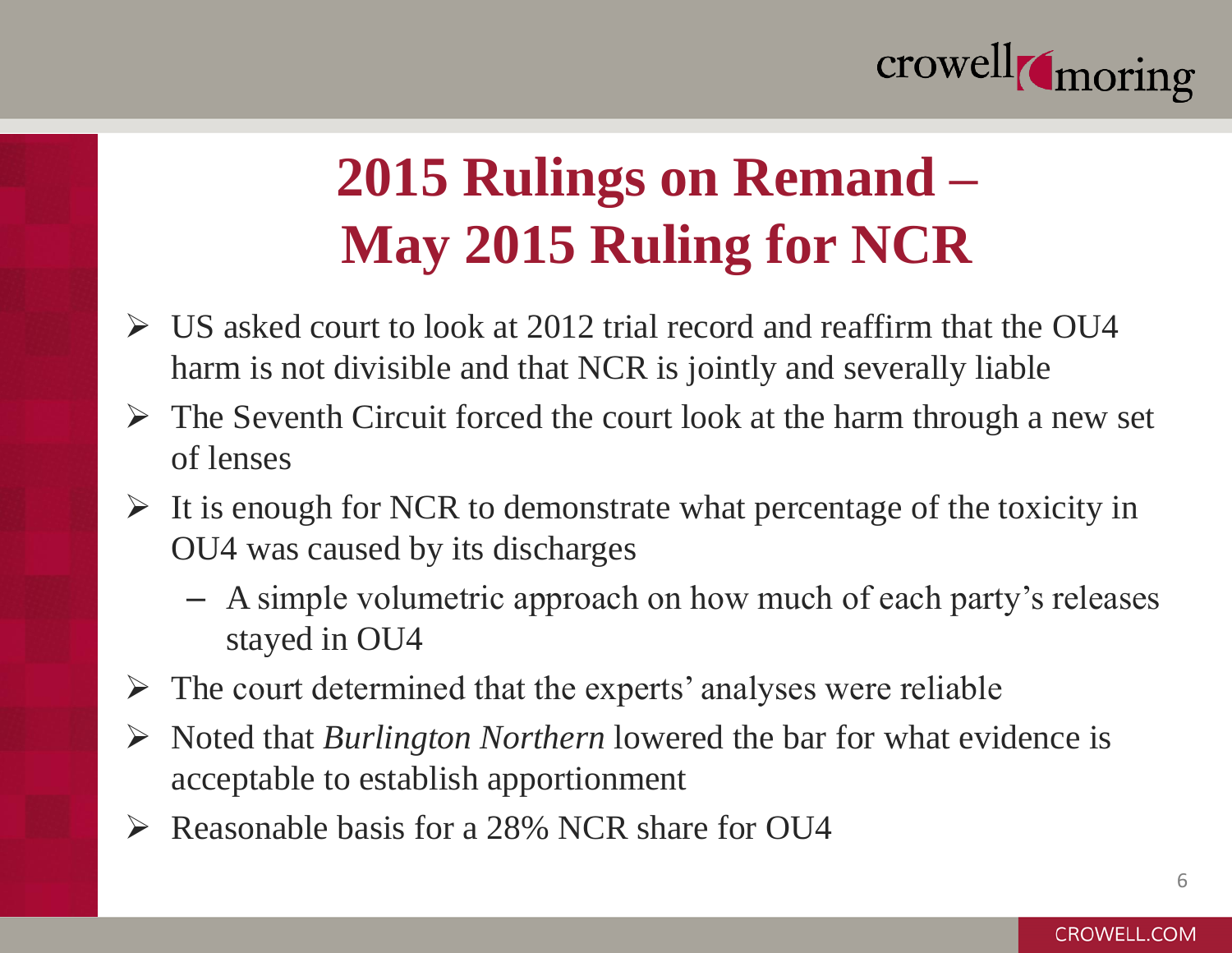

#### **2015 Rulings on Remand – October 2015 Reversal**

- $\triangleright$  Following May ruling, court received reconsideration briefing from US and other PRPs attacking reliability of expert testimony and court's assumptions in accepting NCR's divisibility defense
- $\triangleright$  The experts' estimates contradicted facts already found by the court, particularly on US Paper's contributions to OU4
- The error on US Paper's estimates affected all other parties' estimates, including NCR's
- $\triangleright$  Reinstated finding of joint and several liability
- $\triangleright$  NCR has asked the court for an interlocutory appeal; briefing is underway
	- US says the appeal would not be a pure question of law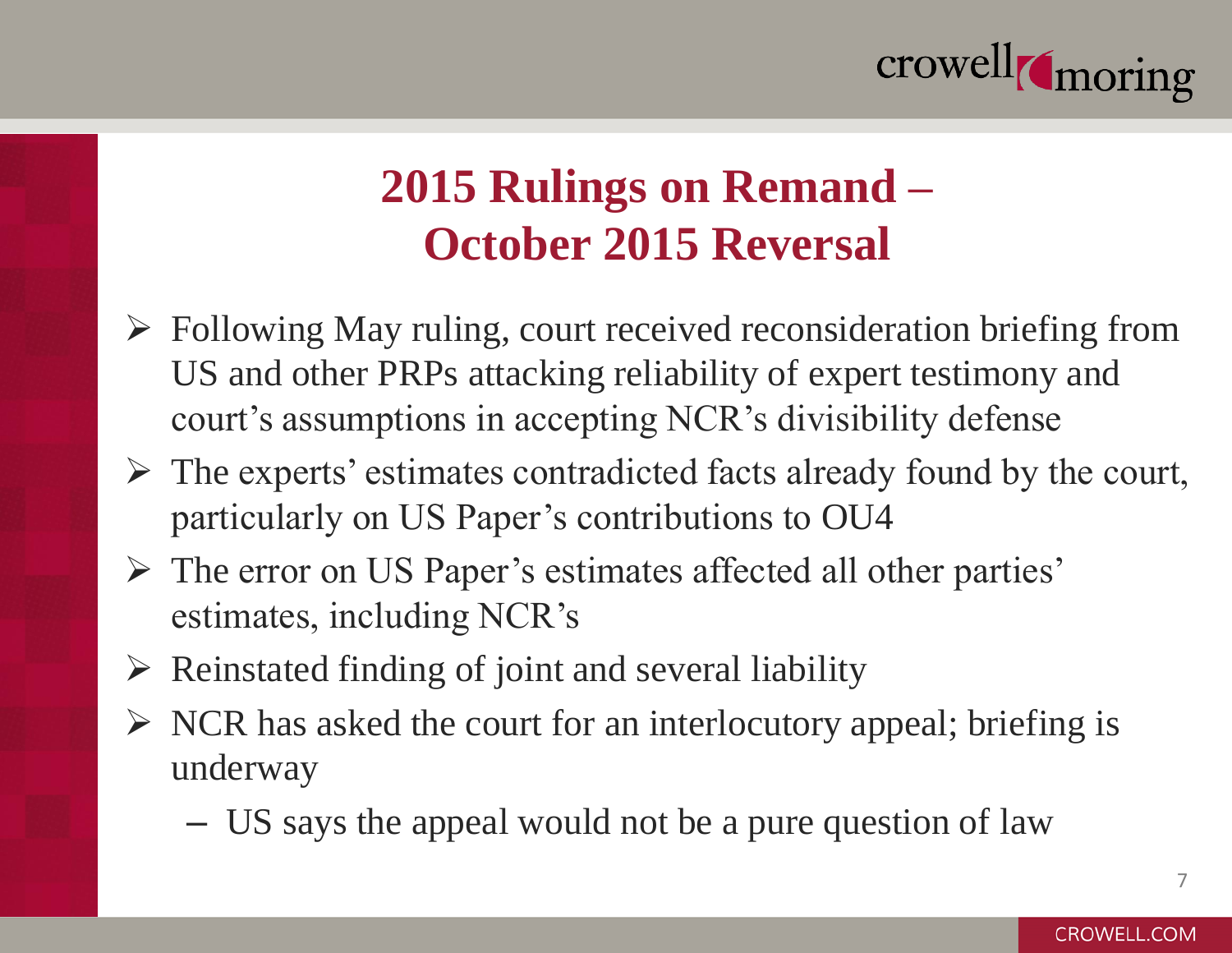

# **Key Takeaways**

- $\triangleright$  Divisibility defense is viable, but requires rigorous and extensive fact and expert work
	- Particularly at complex waterway sites
- $\triangleright$  The US is not going to easily concede that harm is theoretically capable of apportionment
	- The US is going to work to make the burden as steep as possible to prove the defense
- $\triangleright$  Important to watch for other district court treatment of the defense, given unique context of Fox River litigation